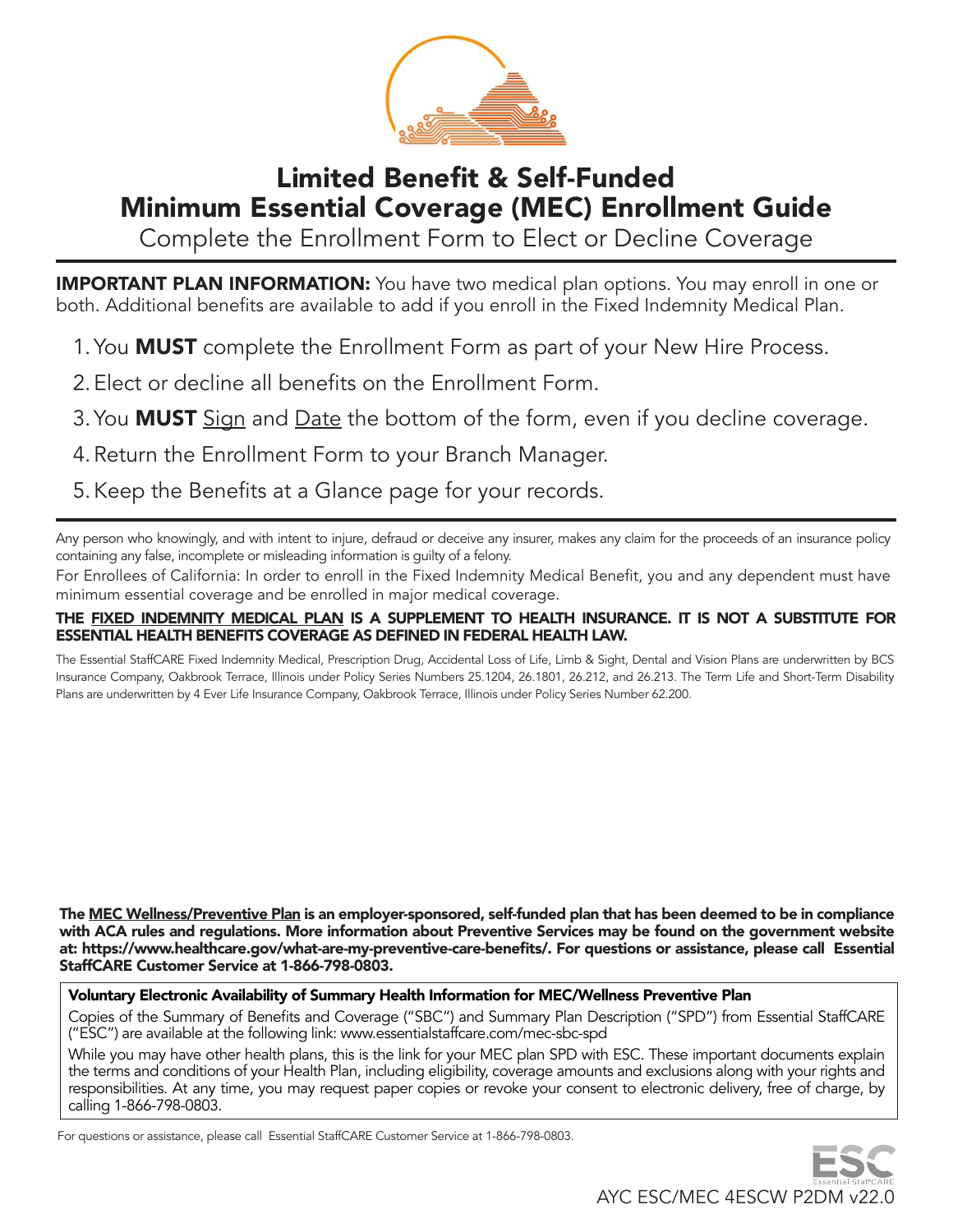

# ENROLLMENT FORM

| A. REQUIRED EMPLOYEE INFORMATION                   |     | <b>B. MEDICARE INFORMATION</b>           |                                               |  |  |
|----------------------------------------------------|-----|------------------------------------------|-----------------------------------------------|--|--|
| PRINT USING BLACK or BLUE INK (Must Be Filled Out) |     | Do you or any of your dependents receive |                                               |  |  |
| Phone<br>Name                                      |     |                                          | Medicare benefits?<br>Yes   No. If Yes:       |  |  |
| Date of Birth<br>Social Security #                 |     | Gender<br>M  F                           | Medicare Health Insurance Claim Number (HICN) |  |  |
| Address                                            |     | Apt. #                                   | Medicare Effective Date                       |  |  |
| City                                               | Zip | State                                    | Name of Covered Person(s):                    |  |  |

# C. LIMITED BENEFIT PLAN SELECTION **Payroll Deducted Weekly Rates**

ESC/MEC 4ESCW P2DM v22.0

You MUST enroll in the Fixed Indemnity Medical Insurance Plan before adding any additional benefits in Section C. Your coverage level for the additional benefits in Section C will be identical to your fixed indemnity medical plan selection. These plans are underwritten by BCS Insurance Company and 4 Ever Life Insurance Company.

|                       | <b>FIXED INDEMNITY</b><br><b>MEDICAL 1</b> | <b>DENTAL</b>          | <b>VISION</b>       | <b>TERM LIFE</b>  | <b>SHORT-TERM</b><br><b>DISABILITY 2</b> |
|-----------------------|--------------------------------------------|------------------------|---------------------|-------------------|------------------------------------------|
| Employee Only         | $\left[\bigvee\right]$<br>\$23.69          | \$5.40<br>$\mathbf{A}$ | \$2.42<br>$\bullet$ | \$0.60 $\sqrt{ }$ | $\mathbf{F}$<br>\$4.20                   |
| Employee + Child(ren) | \$39.33                                    | \$14.58                | \$6.54              | \$0.90            |                                          |
| Employee + Spouse     | \$45.01                                    | \$10.80                | \$4.84              | \$0.90            |                                          |
| Employee + Family     | \$59.94                                    | \$20.52                | \$9.20              | \$1.80            |                                          |
|                       | <b>NO</b> to ALL Benefits                  | Yes<br>No              | Yes<br>No           | Yes<br>No         | Yes<br><b>No</b>                         |

<sup>1</sup>This coverage is not available to residents of NH, HI, or PR. <sup>2</sup>STD is not available to persons who work in CA, HI, NJ, NY, or RI.

For Term Life / Accidental Loss of Life, Limb & Sight, please write in your beneficiary information. Accidental Loss of Life, Limb & Sight is part of the Fixed Indemnity Medical Benefit.

Name Relationship

| D. REQUIRED DEPENDENT INFORMATION |                   |               |      |                                                                       |
|-----------------------------------|-------------------|---------------|------|-----------------------------------------------------------------------|
| Name                              | Social Security # | Date of Birth | M  F | Gender   Relationship<br>Spouse <sup>nchild</sup><br>Domestic Partner |
| Name                              | Social Security # | Date of Birth | M    | Gender Relationship<br>Spouse Child Domestic Partner                  |
| Name                              | Social Security # | Date of Birth | M    | Gender   Relationship<br>Spouse Child Domestic Partner                |

| E. OPTIONAL MEC WELLNESS/PREVENTIVE BENEFIT SELECTION   82973900-M-AYC                                                                                                                                                                                                                                                                                                                                                                                                                                                                                                                                              |  | <b>Payroll Deducted Weekly Rates</b>                |
|---------------------------------------------------------------------------------------------------------------------------------------------------------------------------------------------------------------------------------------------------------------------------------------------------------------------------------------------------------------------------------------------------------------------------------------------------------------------------------------------------------------------------------------------------------------------------------------------------------------------|--|-----------------------------------------------------|
| Enrolling in the Optional MEC Wellness/Preventive Benefit may DISQUALIFY you from receiving a subsidy from the health<br>insurance exchange. The MEC Wellness/Preventive Benefit is <b>NOT</b> underwritten by BCS Insurance Company. It is a benefit offered<br>and provided by your employer. Note: The Patient Protection and Affordable Care Act (PPACA) individual mandate no longer<br>imposes a penalty at the federal level; however, please check with your state for any state specific individual mandate requirements<br>or penalties. Rates for the MEC Wellness/Preventive Benefit are billed weekly. |  |                                                     |
| <b>S13.42</b> Employee Only   \$15.18 Employee + Child(ren)   \$16.38 Employee + Spouse   \$18.66 Employee + Family<br>NO to MEC Wellness/Preventive                                                                                                                                                                                                                                                                                                                                                                                                                                                                |  |                                                     |
|                                                                                                                                                                                                                                                                                                                                                                                                                                                                                                                                                                                                                     |  |                                                     |
| <b>F. REQUIRED SIGNATURE</b>                                                                                                                                                                                                                                                                                                                                                                                                                                                                                                                                                                                        |  | YOU MUST SIGN AND DATE EVEN IF YOU DECLINE COVERAGE |
| I have read the Benefits Summary and the Limitations and Exclusions for the Fixed Indemnity Medical Plan. I understand that I have been offered ACA compliant coverage (MEC Wellness/Preventive), and open enrollment is only                                                                                                                                                                                                                                                                                                                                                                                       |  |                                                     |
|                                                                                                                                                                                                                                                                                                                                                                                                                                                                                                                                                                                                                     |  |                                                     |

 $\mathcal{U}_ \_\mathcal{I}_ \_\mathcal{I}_ \_\mathcal{I}_ \_\mathcal{I}_ \_\mathcal{I}_-$  signature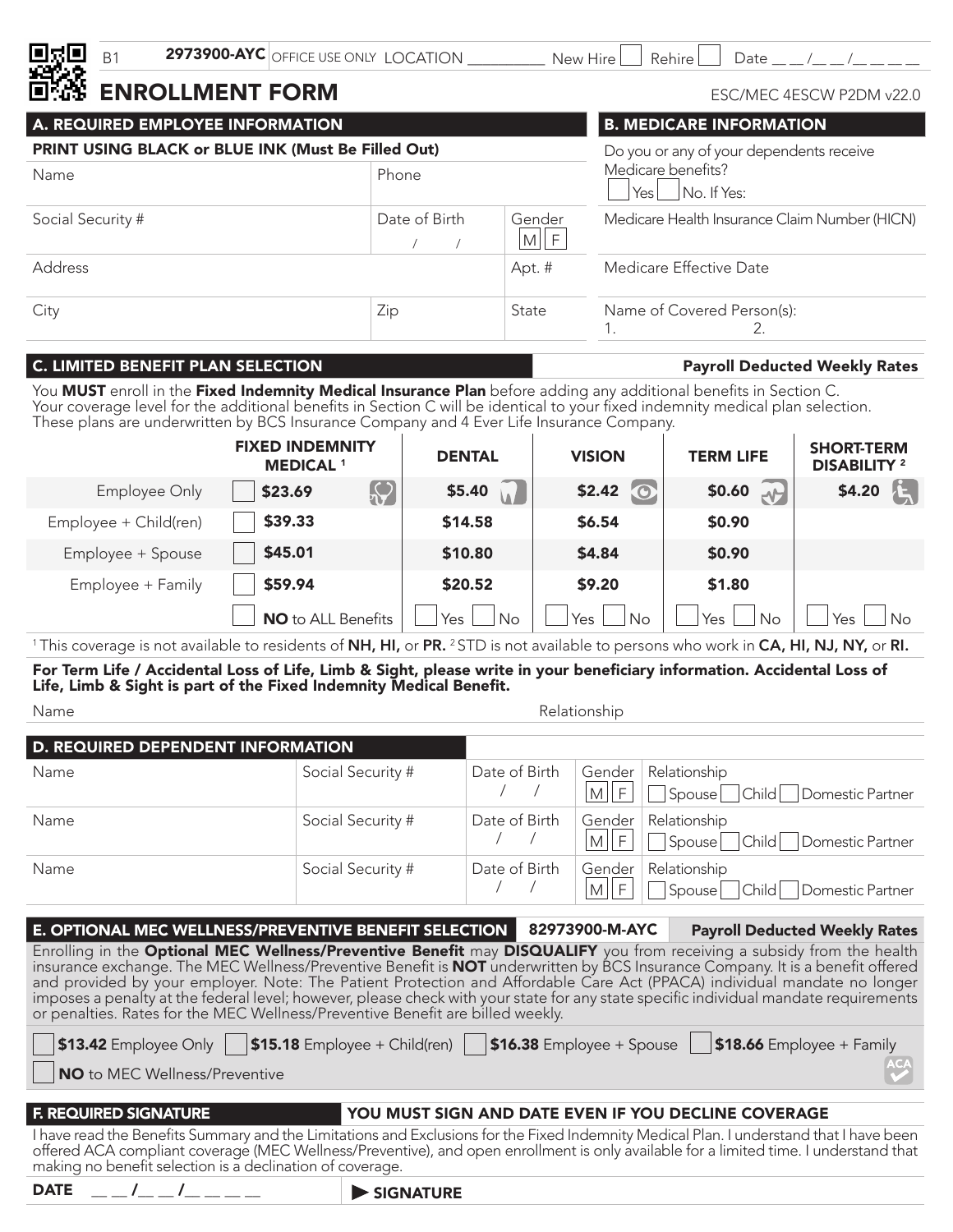Policy Number 82973900-M-AYC

# LIMITED BENEFITS SUMMARY

# FIXED INDEMNITY MEDICAL BENEFIT

For more details, please see your Summary Plan Description.

The Fixed Indemnity Medical Plan pays a flat amount for a covered event caused by an accident or illness. If the covered event costs more, you pay the difference. But if the covered event costs less, you keep the difference.

|            | Outpatient Benefits <sup>1</sup>                                                                                                                                                                                                                |               | <b>Inpatient Benefits</b>                |                 |  |  |  |
|------------|-------------------------------------------------------------------------------------------------------------------------------------------------------------------------------------------------------------------------------------------------|---------------|------------------------------------------|-----------------|--|--|--|
| $\sqrt{2}$ | Physician Office Visit                                                                                                                                                                                                                          | \$105 per day | <b>Standard Care</b>                     | \$500 per day   |  |  |  |
|            | Diagnostic (Lab)                                                                                                                                                                                                                                | \$75 per day  | Intensive Care Unit Maximum <sup>4</sup> | \$600 per day   |  |  |  |
|            | Diagnostic (X-Ray)                                                                                                                                                                                                                              | \$200 per day | <b>Inpatient Surgery</b>                 | \$3,000 per day |  |  |  |
|            | <b>Ambulance Services</b>                                                                                                                                                                                                                       | \$300 per day | Anesthesia                               | \$600 per day   |  |  |  |
|            | Physical, Speech, or Occupational Therapy                                                                                                                                                                                                       | \$50 per day  | Skilled Nursing <sup>5</sup>             | \$100 per day   |  |  |  |
|            | Emergency Room Benefit-Sickness                                                                                                                                                                                                                 | \$200 per day | First Hospital Admission (1 per year)    | \$250           |  |  |  |
|            | Emergency Room Benefit-Accident <sup>2</sup>                                                                                                                                                                                                    | \$500 per day | Annual Inpatient Maximum <sup>6</sup>    | No Limit        |  |  |  |
|            | <b>Outpatient Surgery</b>                                                                                                                                                                                                                       | \$500 per day | Accidental Loss of Life, Limb & Sight    |                 |  |  |  |
| Anesthesia |                                                                                                                                                                                                                                                 | \$200 per day | Employee/Spouse                          | \$20,000        |  |  |  |
|            | Annual Outpatient Maximum                                                                                                                                                                                                                       | \$2,000       | Dependent (6 months to 26 years)         | \$5,000         |  |  |  |
|            | <b>Prescription Drugs<sup>3</sup></b>                                                                                                                                                                                                           |               | Dependent (15 days to 6 months)          | \$2,500         |  |  |  |
|            | Annual Maximum                                                                                                                                                                                                                                  | \$600         | <b>Wellness Care</b>                     |                 |  |  |  |
| Per Day    |                                                                                                                                                                                                                                                 | \$30          | Wellness Care (one per year)             | \$100           |  |  |  |
|            | $\mathbf{F}_{\mathbf{a}}$ and $\mathbf{a}$ and $\mathbf{B}_{\mathbf{a}}$ are sent $\mathbf{F}_{\mathbf{a}}$ and $\mathbf{a}$ and $\mathbf{b}$ and $\mathbf{b}$ and $\mathbf{b}$ $\mathbf{c}$ and $\mathbf{b}$ and $\mathbf{b}$ and $\mathbf{b}$ |               |                                          |                 |  |  |  |

#### **Telemedicine Discount Service** (phone/video)  $$25$  per visit

 $^{\rm 1}$ all outpatient benefits are subject to the outpatient maximum  $^{\rm 2}$ covers treatment for off the job accidents only  $^{\rm 3}$ not subject to outpatient maximum  $^{\rm 4}$ pays in addition to standard care benefit <sup>5</sup> for stays in a skilled nursing facility after a hospital stay <sup>6</sup> Subject to internal limits of plan

| <b>DENTAL BENEFIT</b>    | <b>Waiting Period/Coinsurance</b> | <b>Annual Maximum Benefit</b> \$750<br><b>Deductible</b><br>\$50     |
|--------------------------|-----------------------------------|----------------------------------------------------------------------|
|                          | None / 80%                        | Exams, Cleanings, Intraoral Films, and Bitewings                     |
| Coverage A<br>Coverage B | 3 Months / 60%                    | Fillings, Oral Surgery, and Repairs for Crowns, Bridges and Dentures |
| <b>Coverage C</b>        | 12 Months / 50%                   | Periodontics, Crowns, Endodontics, Bridges and Dentures              |

| <b>VISION BENEFIT<sup>1</sup></b>                                                                                                                                                  | <b>In-Network</b>           |                          |                      | <b>Out-of-Network</b> |  |
|------------------------------------------------------------------------------------------------------------------------------------------------------------------------------------|-----------------------------|--------------------------|----------------------|-----------------------|--|
|                                                                                                                                                                                    | You Pay                     | Plan Pays                | You Pay <sup>4</sup> | Plan Pays             |  |
| $\bullet$<br>Eye Exam <sup>2</sup> (including dilation)                                                                                                                            | \$10 Copay                  | 100%                     | 100%                 | \$35                  |  |
| <b>Standard Contact Lens Fit Exam (includes follow up)</b>                                                                                                                         | Up to \$55                  | \$0                      | 100%                 | \$0                   |  |
| Premium Contact Lens Fit Exam (includes follow up)                                                                                                                                 | 100%, after 10% discount    | \$0                      | 100%                 | \$0                   |  |
| <b>Frames</b> (once every 24 months)                                                                                                                                               | 80%, after \$110 allowance  | 20% plus \$110 allowance | 100%                 | \$55                  |  |
| <b>Standard Plastic Lenses</b> (single, bifocal, trifocal) <sup>2,3</sup>                                                                                                          | \$25 Copay                  | 100%                     | 100%                 | \$25-\$55             |  |
| <b>Contact Lenses (Conventional)</b> (materials only) <sup>2</sup>                                                                                                                 | 85%, after \$110 allowance  | 15% plus \$110 allowance | 100%                 | \$88                  |  |
| <b>Contact Lenses (Disposable)</b> (materials only) <sup>2</sup>                                                                                                                   | 100%, after \$110 allowance | \$110 allowance          | 100%                 | \$88                  |  |
| <b>Contact Lenses (Medically Necessary)</b> (materials only) <sup>2</sup> \$0 Copay                                                                                                |                             | 100%                     | 100%                 | \$200                 |  |
| <sup>1</sup> For complete plan details, visit www.essentialstaffcare.com/vision <sup>2</sup> Once every 12 months <sup>3</sup> \$15 bigber in AK CA, HLOR, WA 4 After plan payment |                             |                          |                      |                       |  |

sentialstaffcare.com/vision "Once every 12 months "\$15 higher in AK, CA, Hi, OR, WA "After plan payment

| <b>GROUP TERM LIFE BENEFIT</b> |                                                                                                                                                                                                             |  |         |
|--------------------------------|-------------------------------------------------------------------------------------------------------------------------------------------------------------------------------------------------------------|--|---------|
|                                | <b>Employee Amount</b> \$10,000 (reduces to \$7,500 at 65; \$5,000 at 70) <b>Child Amount (6 mos to 26 yrs old)</b><br>Spouse Amount \$5,000 (terminates at age 70) <b>Infant Amount (15 days to 6 mos)</b> |  | \$5,000 |
|                                |                                                                                                                                                                                                             |  | \$1,000 |
|                                |                                                                                                                                                                                                             |  |         |

# OPTIONAL MEC WELLNESS/PREVENTIVE BENEFIT<sup>1</sup>

The optional MEC Wellness/Preventive Benefit DOES NOT cover medical services. This plan provides coverage for preventive services such as immunization and routine health screening. It does not cover conditions caused by accident or illness.

| <b>Benefit</b>                                                                                                               | <b>In-Network</b> |         | Non-Network WEEKLY MEC PREMIUM |        |        | <b>MEC</b>               |
|------------------------------------------------------------------------------------------------------------------------------|-------------------|---------|--------------------------------|--------|--------|--------------------------|
| <b>Preventive Services for Adults</b>                                                                                        | 100%              | 40%     | <b>Employee Only</b>           |        |        | \$13.42                  |
| <b>Preventive Services for Women</b>                                                                                         | 100%              | 40%     | <b>Employee + Child(ren)</b>   |        |        | \$15.18                  |
| <b>Covered Preventive Services for Children</b>                                                                              | 100%              | 40%     | <b>Employee + Spouse</b>       |        |        | \$16.38                  |
| <b>Employee + Family</b><br><sup>1</sup> For more information about preventive services, please visit www.healthcare.gov.    |                   |         |                                |        |        | \$18.66                  |
| <b>WEEKLY LIMITED BENEFITS PREMIUM</b><br><b>Medical</b><br><b>Vision</b><br><b>Term Life</b><br><b>STD</b><br><b>Dental</b> |                   |         |                                |        |        |                          |
| <b>Employee Only</b>                                                                                                         |                   | \$23.69 | \$5.40                         | \$2.42 | \$0.60 | \$4.20                   |
| <b>Employee + Child(ren)</b>                                                                                                 |                   | \$39.33 | \$14.58                        | \$6.54 | \$0.90 | $\overline{\phantom{a}}$ |
| <b>Employee + Spouse</b>                                                                                                     |                   | \$45.01 | \$10.80                        | \$4.84 | \$0.90 | -                        |
| <b>Employee + Family</b>                                                                                                     |                   | \$59.94 | \$20.52                        | \$9.20 | \$1.80 |                          |